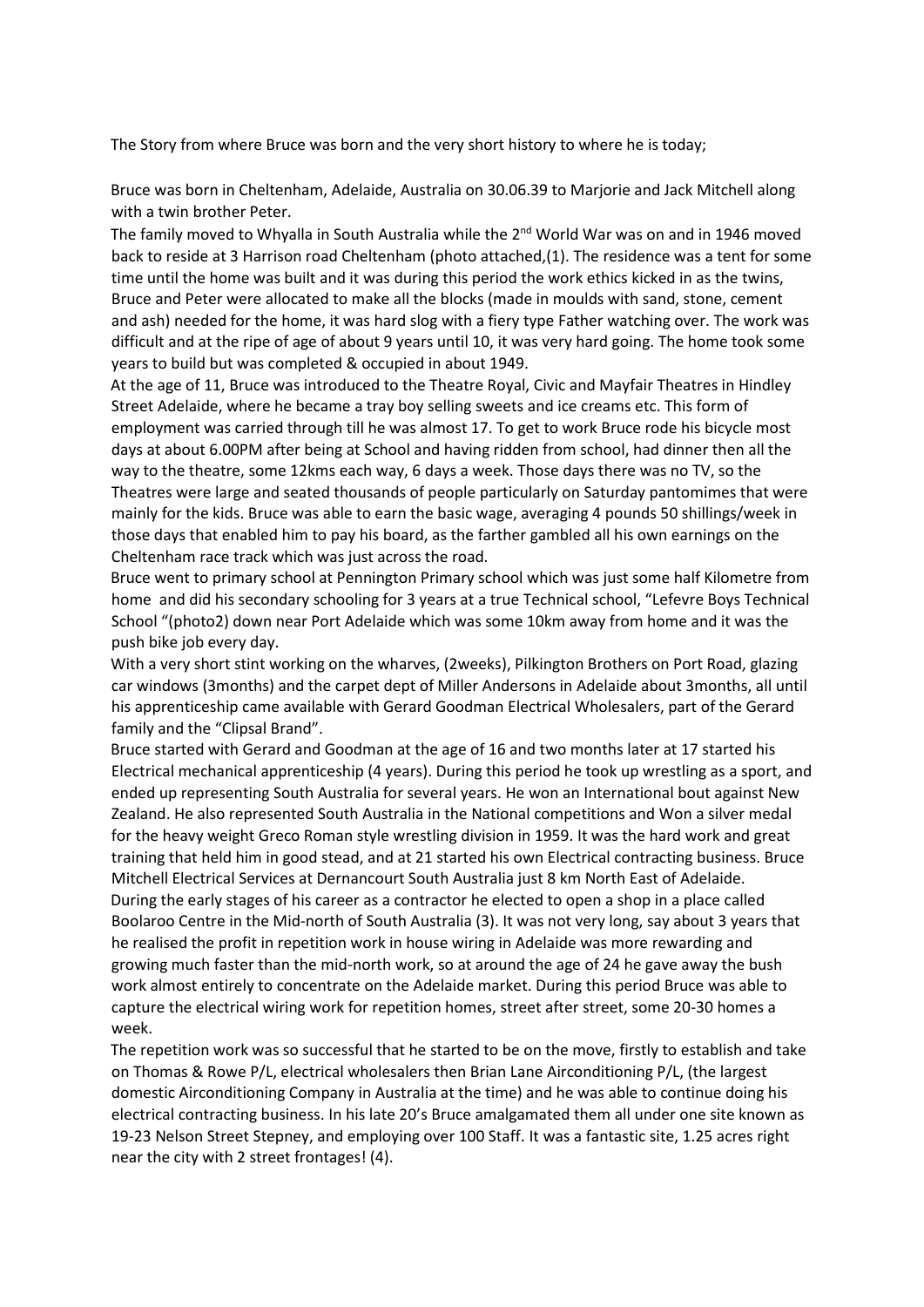In his private life he built a magnificent home in Dernancourt (5) then after some years, and at 31 decided to take on the high end of Adelaide, so he bought No.1 Springfield Ave, Springfield, just 4 km from Adelaide, in the foothills. The home was built by Mr. McDonough in the 30s and is noted in the Adelaide Reference Library. The family lived there until he decided to sell up and move to Queensland at the age of 38.

On Arriving in Brisbane he started, "The Airconditioning Centre in St Pauls Terrace, Springhill and from there moved to Woolloongabba, (6) some two years later.

While working the Residential market he employed others to assist in developing a commercial division and so it could be seen as a growing company he ran the commercial section under the name of Airtech Mechanical Services doing mostly shopping centres and other major projects. Bruce decided to move on so he sold both airconditioning Companies in the late 80's.

In doing this, it allowed him to concentrate on his restaurant ambitions which took in being involved with the Breakfast Creek Wharf Seaford Restaurant and take away with Mr. Larry Mosses and Mr. James Penny, along with that Bruce developed a very successful chain of Vegetarian Restaurants, "Squirrels", Melbourne St. South Brisbane head office, High St. Labrador, Gold Coast, South Dowling St. Moore Park Sydney, and at Crown St. Wollongong.

During this period Bruce had completed building the restaurants while his then wife Diana was running them and the strain was showing, so Bruce backed partly out of the restaurants and was looking after the cash flow and did the financial reports as well as some input to the overall management. He decided to stay with building as he was concurrently doing some building work anyway. In mid 1991, he needed a change so he basically handed over the lot including the buildings and home to his wife and left, packed his bags and headed for Iraq in July 1991 just some 4 months after the war, he was looking for adventure and found some. He spent some 9 Months in and out of Iraq That is just another storey. He settled back as a single man after 24years of marriage basically stone broke, what a disaster after all the success he had over that past 30+years.

The job was ahead of him to rebuild and at 50+ years old the task seemed just that bit harder. He took on Rammed Earth Construction and traded under the name of Rammed Earth National along with Mitchell Builders doing other work such as homes, commercial and insurance work, and built a 6 storey building in Toowong. The upward road was not easy as most of the Rammed earth work was far and wide as the first job was at Coober Pedy doing the Rammed earth section of the Tafe College, the National Wine Centre in Adelaide, and the total building work including the rammed earth work at the Retirement village at Mornington Island. He also did the Rammed earth work at the Eco-Centre Griffiths University Queensland, the Dinosaur feet building at Winton and lots more including dozens of homes.

He got married again at the age of 53 to Sierra-Sue who was an old acquaintance, after spending some time as a bachelor in trying to find himself to where he wanted to be at retirement. With all this knowledge of most trades and particularly in electrical and mechanical along with the Rammed earth work and restaurants he was ready for any task. The opportunity presented itself when he purchased the 42,000 sqm property at Stapylton in May 2003. Bruce just let it sit there for some 2 years and in June 2005 started the task of building the first Eco Self-Sustainable Industrial Estate in Queensland.

He firstly started some earth works and then benched out the site for shed 3, it was amazing that on that pad alone he struck Quartz and that material was used to build all the creeks, some 300 tonnes in all. The creeks were built with Bruce laying every stone with two boys from the family that rented the cottage on the site that is now known as Building 8. The two boys assisted and worked alongside Bruce for 15 months, working every Saturday and Sunday. They made the concrete used to back up the stone work and helped with rolling and moving the stones next to the work area.

It was hard work summer and winter, rain or shine the stone laying was taken on like there was no tomorrow, and after the creeks were finished then onto the Storm water and all the Electrical and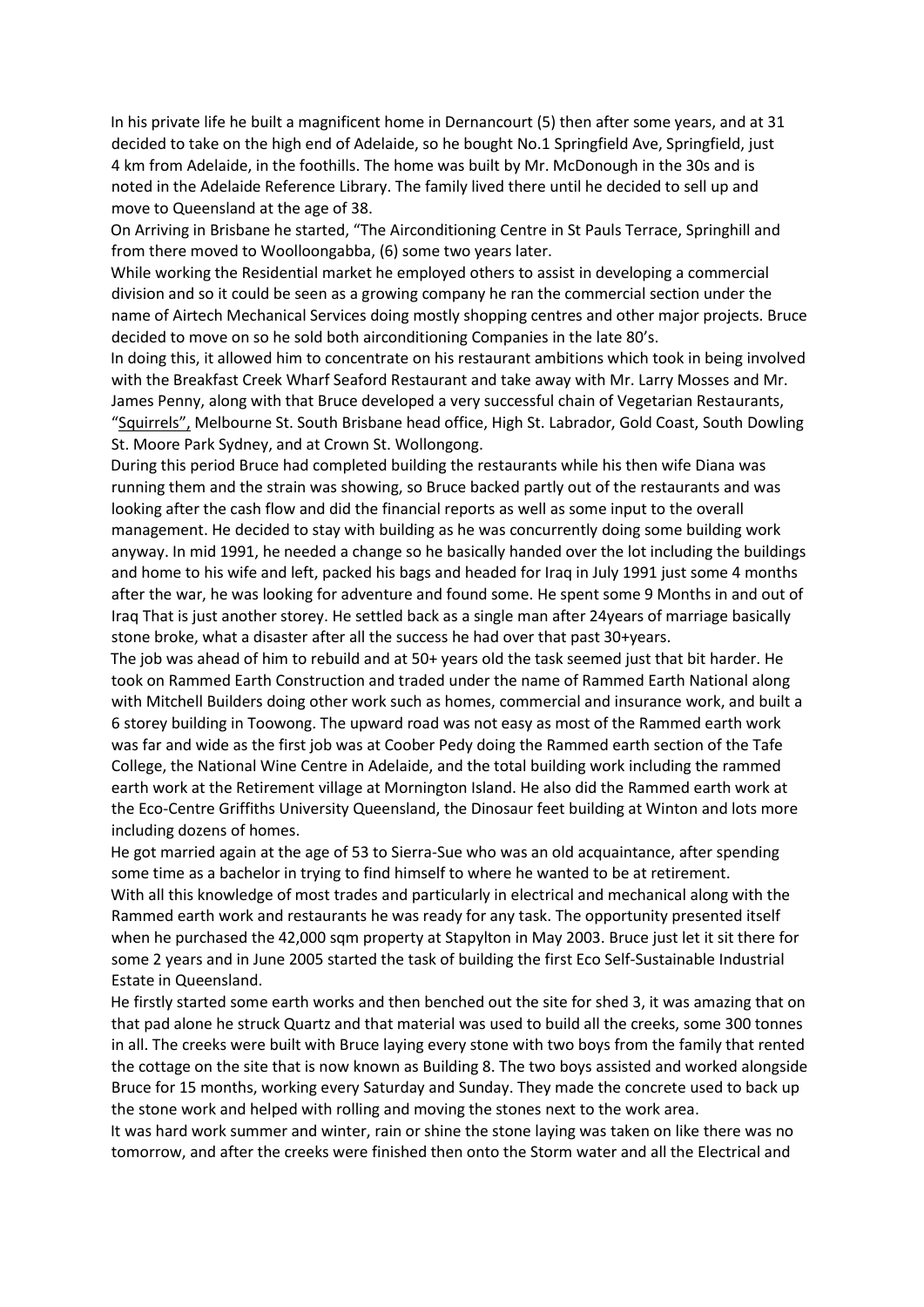telephone conduits to be laid in the ground and then the serious work of getting on with the construction of the whole site.

While building the site he was frantically doing other outside work so as to have the cash flow to build his dream of owning the first ever 5-Star UDIA approved site. This was accomplished in 2009. The estate has been recognised by the following organisations,

- (1) The Coomera Chamber of Commerce, for the Environment Award 2006.
- (2) The Gold Coast Bulletin in various news articles.
- (3) The local Sun News papers.
- (4) The Beenleigh Alive magazine.
- (5) Gecko Environment Council Awards 2007 (6) The Master Builders Queensland Awards: A. In health facilities up to \$2m. 2005
	- B. Residential buildings, (high rise over 3 storeys) up to \$2m, 2005
	- C. Housing and construction, innovation in environmental management 2007
	- D. MacLeay Island Retail facilities up \$2m, 2007
	- E. State winner, innovation environmental management, 2007.
- (7) The AIB, (Australian Institute of Building Excellence) Awards Qld and Australian National awards 2009 and 2010.
- (8) The EPA Queensland Sustainable Industry awards category, Industrial Eco Efficiency Award 2009.
- (9) The South Australian Advertiser 2010
- (10) Bond University in excellent references for the work in Environmental Education.
- (11) Griffith University for work in Environmental Education.
- (12) UDIA/Boral Queensland State excellence environmentally sustainable development/build form awards for 2010 and the following year won the UDIA National "Environmental Excellence Award".
- (13) The Queensland Premiers Climate Smart Built Environment Award 2010.
- (14) The big win of all against, 192 Participants in 9 categories and won the; QUEENSLAND PREMIERS INAGURAL CLIMATESMART SUSTAINABILITY AWARD 2010.

Besides all this, Bruce became the finalist in the Queensland Senior Australian of the year awards for his Environmental and educational work he does for the Environment.

The estate is now complete. He has had help from various Companies and individuals that have been alongside and assisted, they are:

- (1) Peter Phillips who has worked alongside Bruce in all facets of the construction.
- (2) Robert Wichgers, who took on the Solar Company, "Solargreen" when it needed nursing back to health and that is what Robert has done.
- (3) Sierra-Sue his wife who has allowed Bruce the elbow room to work around the clock for some five and half years, 7 days a week.
- (4) Richard Norris the area Business manager for St. George Bank who gave the flexibility to get on with the job even with short term issues that were plaguing the site.
- (5) To MECU LIMITED who stepped in to finance the completion of the project and it's without question without their support the project would have slowed until the tenants were all signed up. Bruce reapplied to stay with St. George bank for his long term finance.
- (6) Among the various trades, there were some really good contractors to name a few, they were: Mulherin's cranes service, Grattan Mulherin. Geoff Mitchell and associates Town planners and certifiers. George Frame Engineers. Bernie Walton Electrical, who